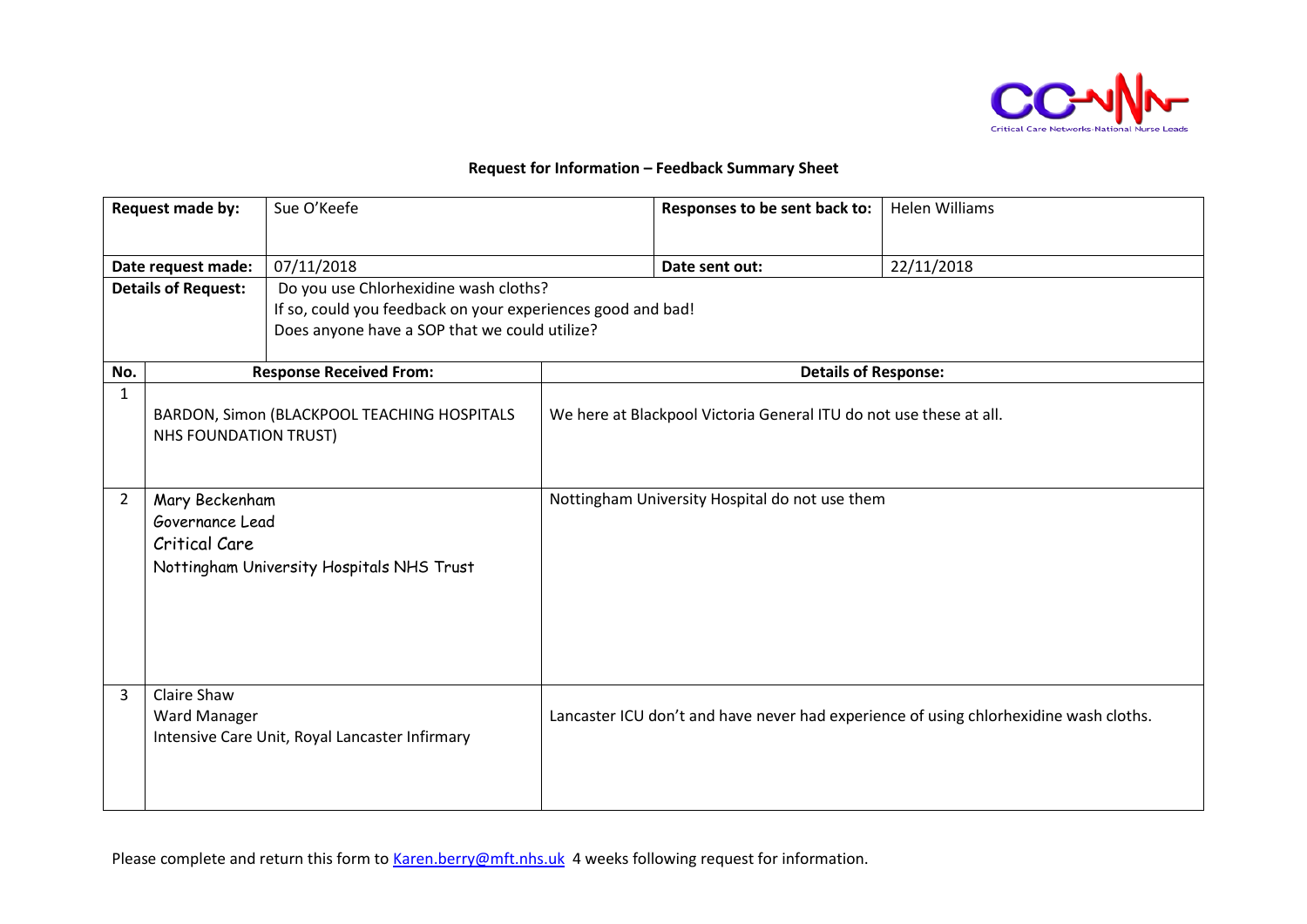

| 4 | <b>Clare McGregor</b><br><b>Critical Care Matron</b><br><b>Brighton and Sussex University Hospitals NHS Trust:</b><br>Home                                   | Do you use Chlorhexidine wash cloths? Yes<br>$\mathbf{1}$ .<br>If so, could you feedback on your experiences good and bad! Staff do not like them and<br>2.<br>prefer soap and water. We wipe patients over once a day and for those "more changeling"<br>washes we use soap and water<br>Does anyone have a SOP that we could utilize? We use the instructions for use on the<br>3.<br>packet.<br>We introduced them on instruction of the infection control team. Prior to this we used<br>chlohexadine solution on a wash cloth. The wipe apparently are more effective.              |
|---|--------------------------------------------------------------------------------------------------------------------------------------------------------------|------------------------------------------------------------------------------------------------------------------------------------------------------------------------------------------------------------------------------------------------------------------------------------------------------------------------------------------------------------------------------------------------------------------------------------------------------------------------------------------------------------------------------------------------------------------------------------------|
| 5 | Lisa Crosby<br><b>Senior Staff Nurse</b><br><b>Clinical Risk Nurse for Critical Care</b><br>Infection Prevention Link Nurse for Critical Care<br><b>BSUH</b> | We introduced the Chlorhexidine wash cloths fairly recently at the request of our IP<br>dept.<br>I have not written a formal SOP.<br>The instructions are on the packet and we have suggested that they be used once<br>daily to wipe over the patients.<br>I have not had much formal feedback from the nursing staff despite requesting it,<br>but lots of anecdotal:<br>Not suitable to wash a patient-we are using as a wipe over the skin after a<br>wash.<br>Concerns re environmental impact.<br>That they dry out quickly<br>I have had no reports of dry or irritated skin yet. |
| 6 |                                                                                                                                                              |                                                                                                                                                                                                                                                                                                                                                                                                                                                                                                                                                                                          |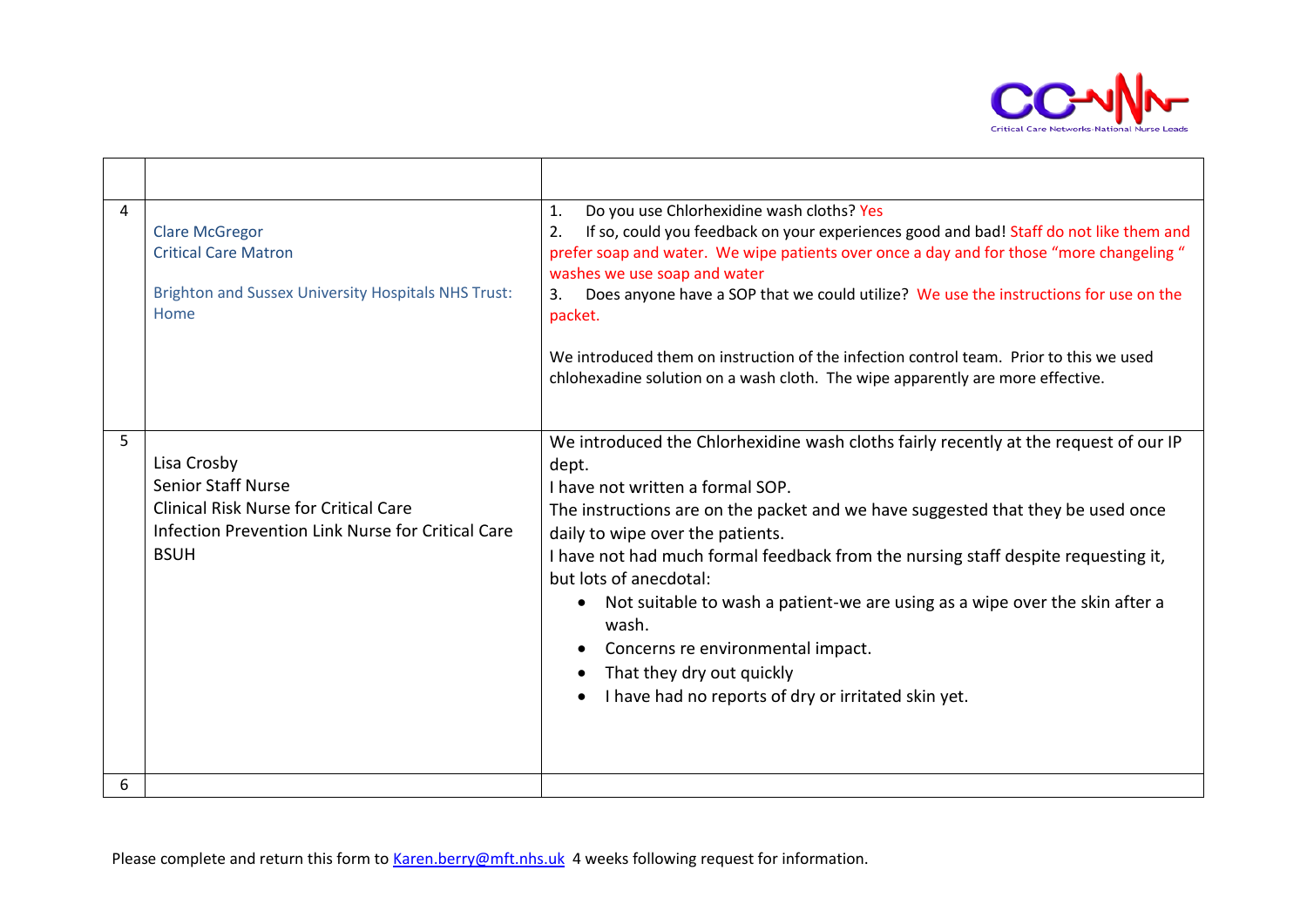

|   | Devina Ramchurn - Senior Sister<br>Queens General ITU and HDU   Anaesthetic<br><b>Division</b><br>Barking, Havering and Redbridge University<br><b>Hospitals NHS Trust</b> | We do not use Chlorhexidine washcloths in critical care. However, we do use the Chlorprep<br>which is in form of a stick.                                                                                                                                                                                                                                                                                                                                                                                                                                                                                                                                                                                                                                                                                                            |
|---|----------------------------------------------------------------------------------------------------------------------------------------------------------------------------|--------------------------------------------------------------------------------------------------------------------------------------------------------------------------------------------------------------------------------------------------------------------------------------------------------------------------------------------------------------------------------------------------------------------------------------------------------------------------------------------------------------------------------------------------------------------------------------------------------------------------------------------------------------------------------------------------------------------------------------------------------------------------------------------------------------------------------------|
| 7 | <b>Martin Mauracheea</b><br><b>Lead Nurse</b><br><b>Mid Trent Critical Care Network</b>                                                                                    | Queens Hospital Burton on Trent we do not use them                                                                                                                                                                                                                                                                                                                                                                                                                                                                                                                                                                                                                                                                                                                                                                                   |
| 8 | Jane Adderley<br>Advanced Nurse Practitioner, Department of Critical<br>Care                                                                                               | In Milton Keynes in our ITU we've moved over to Octenisan wash mitts and liquid about 2<br>years ago. It is not chlorhexidine but antimicrobial so I've attached the website.<br>What we found was a significant reduction in moisture lesions and although there was some<br>reticence from nursing staff on implementation they actually are prefer them now. The wash<br>cloths are very robust and make washes much easier and quicker leaving the skin soft and in<br>the warmer weather or for pyrexial patients they are cooling. You can warm them but we<br>never have.<br>The liquid is used in water for the more challenging wash!! Good for longer term patients<br>(otherwise a whole bottle is a waste) but it then becomes very cost effective.<br>https://www.schuelke.com/gb-en/products/octenisan-wash-lotion.php |

Please complete and return this form to [Karen.berry@mft.nhs.uk](mailto:Karen.berry@mft.nhs.uk) 4 weeks following request for information.